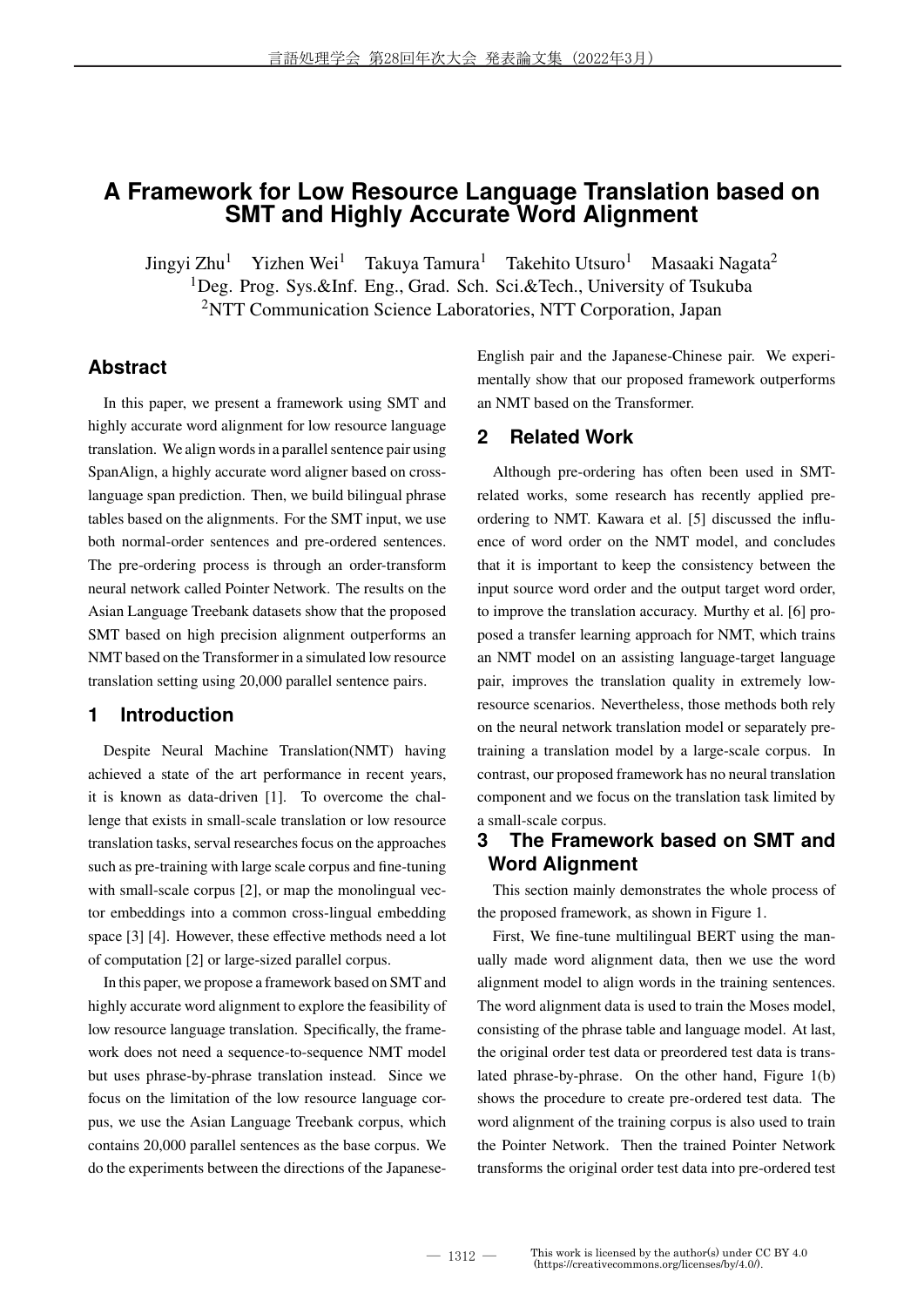data.

## **3.1 Word Alignment by SpanAlign**

SpanAlign [7] is a multilingual BERT [8] based alignment method, which formalizes a word alignment problem as a collection of independent predictions from a token in the source sentence to a span in the target sentence. Because our method relies on high precision alignments to make bilingual phrase tables, and training data for Pointer Network, we apply SpanAlign to extract the alignments from the parallel corpus.

#### **3.2 Pre-ordering by Pointer Network**

The pre-ordering process transforms the orders of the tokens in a source sentence to those of the tokens in its target sentence before translation is performed. Figure 2 shows an example for transferring Japanese sentence.

The original Pointer Network is an LSTM [9] based neural network, which aims at solving graph theory problems such as the Traveling salesman problem and Convex Hull. An encoding RNN converts the input sequence to a code (blue) that is fed to the generating network (purple) [10]. At each step, the generating network produces a vector that modulates a content-based attention mechanism over inputs. The output of the attention mechanism is a softmax distribution with a dictionary size equal to the length of the input.

Inspired by this, we apply Pointer Network to word order rearrangement like Figure 3. Specifically, we replace the input of Pointer Network with a sequence of the token instead, and then add an embedding layer to represent words with vectors. At decoding time, the decoder predict next pointer probability  $p(C_i|C_1, ..., C_{i-1}, P)$  rely on inputs and predicted outputs :

$$
u_j^i = v^T \tanh(W_1 e_j + W_2 d_i) \quad j \in (1, ..., n) \tag{1}
$$

$$
p(C_i|C_1,...,C_{i-1},P) = softmax(u^i)
$$
 (2)

where softmax normalizes the vector  $u^i$  (of length *n*) to be an output distribution of inputs.  $P$  is the input sentence, and  $C_i$  is the token of output sentence.  $u^i$  is the vector. Parameters  $v, W_1, W_2$  are learnable parameters of the output model, and  $e_j$ ,  $d_i$  represents for the encoder state and decoder state, respectively.

## **3.3 Bilingual Phrase Table based Phrase-by-Phrase Translation**

Bilingual phrase tables are lists of terms (words or phrases) in one language associated with their translations in a second language. Therefore, Phrase-by-Phrase translation is a process that, for each token in the source sentence, retrieve and output the most appropriate target tokens in the built-up phrase table. In our proposed framework, we replace the GIZA++ $1)$  which is contained in Moses with SpanAlign, to evaluate whether the improvement of alignment accuracy has an impact on the statistical machine translation.

## **4 Experiments**

#### **4.1 Dataset**

We use the ALT (Asian Language Treebank)<sup>2)</sup> as our main experiment corpus. Here we use English-Japanese and Chinese-Japanese, about 20K sentence pairs for each language pair. Parallel data are divided into the training data (18K) and the test data (1K). We use Japanese-English and Chinese-Japanese corpus because the word-order divergence of the two languages is very large and manually made word alignment data is available. We use  $MeCab<sup>3</sup>$ and  $Jieba<sup>4</sup>$  to tokenize Japanese and Chinese sentences into tokens, respectively. The English side is tokenized by tokenizer.perl in the Mosesdecoder.

#### **4.1.1 SpanAlign Settings and Fine-tuning**

We use the ALT Japanese-English dev data of about 1,000 sentences of word alignment data to fine-tune SpanAlign for Japanese-English. For Chinese-Japanese, we use about 3,000 sentences of word alignment data created by NTT to fine-tune SpanAlign. We follow the parameter as default, while the training batch size is set to 8 and the training epoch is 10. The average extraction threshold in bidirectional sides is 0.4.

#### **4.1.2 Pointer Network Settings and Training**

Training data for the Pointer network are the training data of original order sentences and pre-ordered sentences made by the alignments generated by SpanAlign. We use a

<sup>1</sup>) https://github.com/moses-smt/giza-pp

<sup>2</sup>) https://www2.nict.go.jp/astrec-att/member/mutiyama/ALT/

<sup>3</sup>) https://github.com/neologd/mecab-ipadic-neologd

<sup>4</sup>) https://github.com/fxsjy/jieba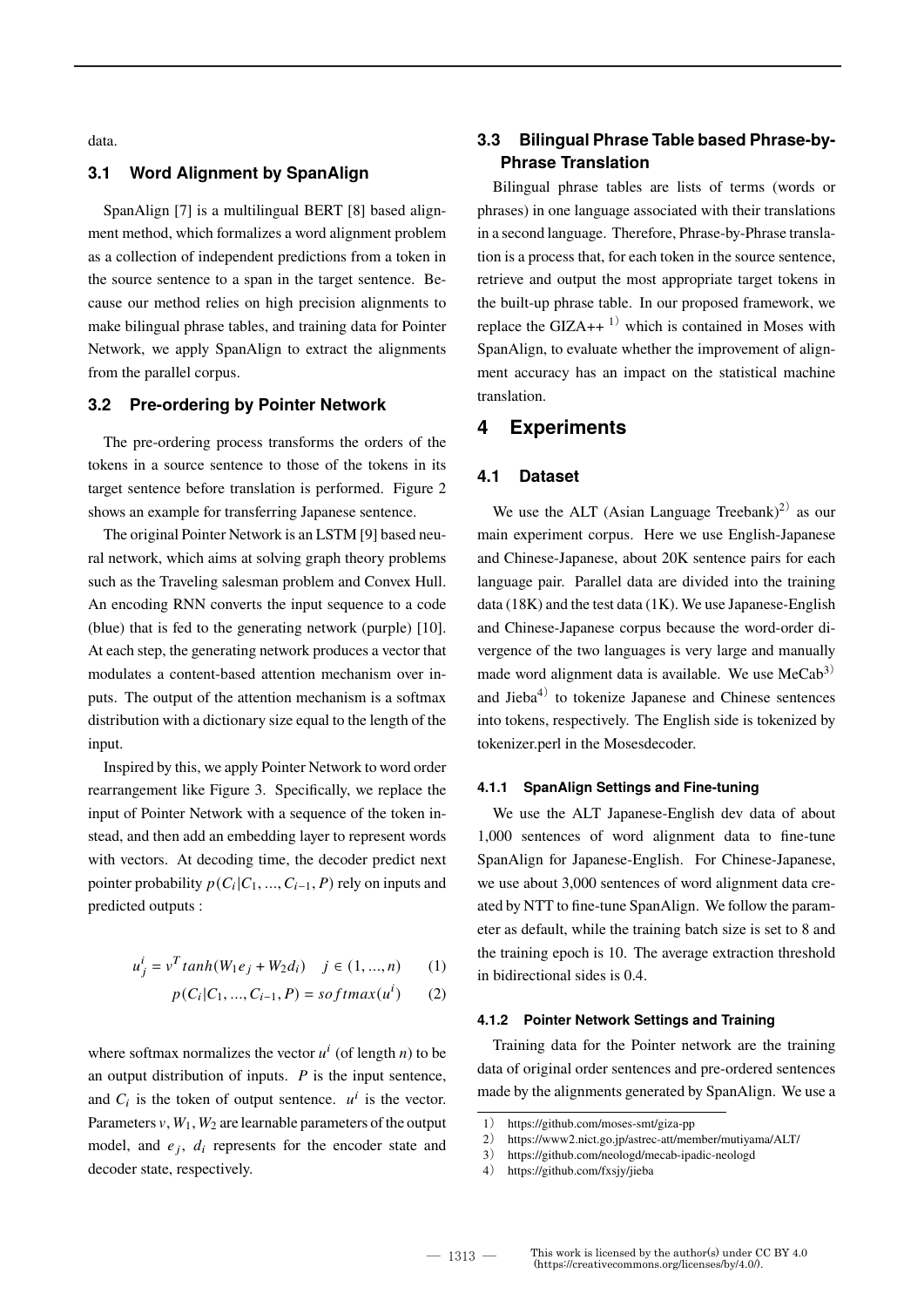

**Figure 1** Our proposed Framework: (a) is the flow chart, which accepts the normal order sentence or preordered sentence as translation input, (b) is using Pointer Network to do the preordering.



**Figure 2** Transform the word order of the source Japanese language to the target English language



**Figure 3** Architecture of Pointer Network (the modified Pointer Network accepts the original order sequence as input, and outputs the pre-ordered sequence).

2-layer bidirectional LSTM, with a hidden state of 512 and an embedding state of 128. And we set the training batch size to 16, the learning rate to 3e-4, the training epoch is 10, max sequence length to 120. After training, the weighted Pointer Network is used to do the pre-ordering operation for test data sentences. We exploit RIBES [11], an efficient measure for automatically evaluating machine translation qualities based on the order of words, to evaluate the performance of the Pointer Network.

### **4.1.3 Phrase-by-Phrase Translation**

We use  $Moses^{5}$  to make the phrase table, and the maximum length of each phrase is set to 3. The difference between our framework and previous pre-ordering of SMT is that we use the original order data pairs to make the phrase table, and we only apply preordering to the test data. We use a trigram LM (Language Model), which is learned by target side sentences contained in the training-part corpus, to ensure the fluency of the output language. For the Japanese to English direction and Chinese to Japanese direction, we compare the translation results between alignments from SpanAlign and Awesome-align [12], which is also based on a pre-trained multilingual language model but does not require manually made word alignment data.

#### **4.2 Results**

#### **4.2.1 Pointer Network Performance**

Because there is no ALT Chinese-Japanese manual alignment data exist for evaluation, we only use Japanese

<sup>5</sup>) https://www.statmt.org/moses/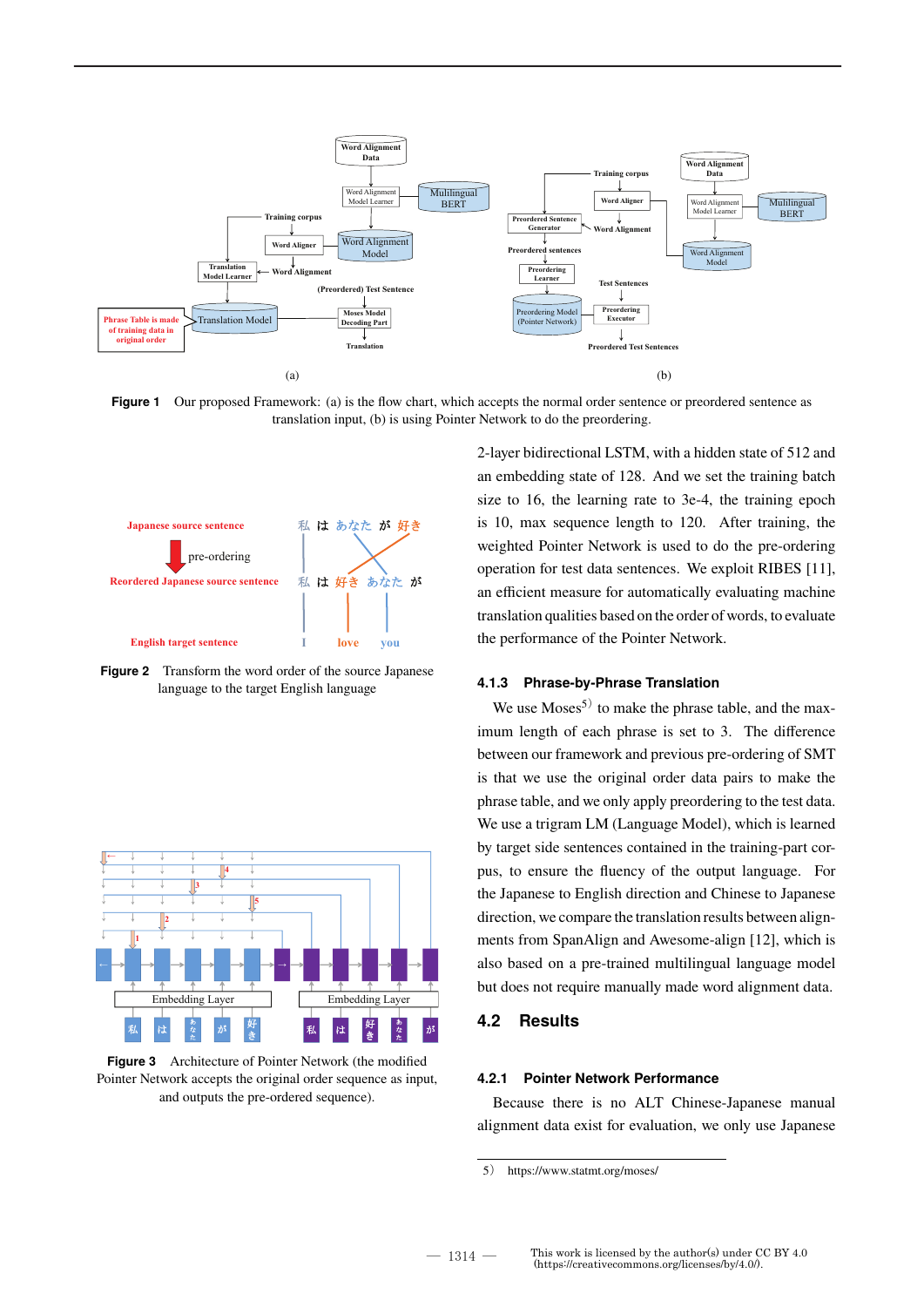| Model                   | Direaction          | Alignment Approach | . .<br><b>SMT</b> Input Order | PT Size | <b>BLEU</b> |
|-------------------------|---------------------|--------------------|-------------------------------|---------|-------------|
| Transformer             | $Ja \rightarrow En$ |                    |                               |         | 8.12        |
| Phrase-by-phrase $+ LM$ | $Ja \rightarrow En$ | SpanAlign          | Original                      | 495853  | 9.23        |
| Phrase-by-phrase $+ LM$ | $Ja \rightarrow En$ | SpanAlign          | Pre-order                     | 495853  | 8.74        |
| Phrase-by-phrase $+ LM$ | $Ja \rightarrow En$ | Awesome-align      | Original                      | 1038614 | 8.58        |
| Phrase-by-phrase $+ LM$ | $Ja \rightarrow En$ | Awesome-align      | Pre-order                     | 1038614 | 7.99        |
| Transformer             | $Zh \rightarrow Ja$ |                    |                               |         | 6.14        |
| Phrase-by-phrase $+ LM$ | $Zh \rightarrow Ja$ | SpanAlign          | Original                      | 418647  | 8.24        |
| Phrase-by-phrase $+ LM$ | $Zh \rightarrow Ja$ | SpanAlign          | Pre-order                     | 418647  | 10.11       |
| Phrase-by-phrase $+ LM$ | $Zh \rightarrow Ja$ | Awesome-align      | Original                      | 959425  | 7.95        |
| Phrase-by-phrase $+ LM$ | $Zh \rightarrow Ja$ | Awesome-align      | Pre-order                     | 959425  | 8.55        |
| Transformer             | $En \rightarrow Ja$ |                    |                               |         | 5.91        |
| Phrase-by-phrase $+ LM$ | $En \rightarrow Ja$ | SpanAlign          | Original                      | 495853  | 9.83        |
| Phrase-by-phrase $+ LM$ | $En \rightarrow Ja$ | SpanAlign          | Pre-order                     | 495853  | 11.61       |
| Transformer             | $Ja \rightarrow Zh$ |                    |                               |         | 4.08        |
| Phrase-by-phrase $+ LM$ | $Ja \rightarrow Zh$ | SpanAlign          | Original                      | 418647  | 8.36        |
| Phrase-by-phrase $+ LM$ | $Ja \rightarrow Zh$ | SpanAlign          | Pre-order                     | 418647  | 7.17        |

**Table 1** BLEU score between baseline and proposed approach.

and English data to verify the performance of the Pointer Network. Table 2 shows the F1 score between SpanAlign and Awesome-align, demonstrating the high alignment accuracy. Table 3 shows the result of the score of the preordered test data for transferring Japanese order into English order verified by RIBES. Here, we see ALT Japenese manual alignment data as the reference. From the results, Pointer Network trained with tokens extracted from SpanAlign is nearly the same as that of manual alignment. Thus, it can be considered that Pointer Network successfully learned certain language order features which are effective for the pre-ordering task.

| <b>Table 2</b> F1 score of SpanAlign and Awesome-align |
|--------------------------------------------------------|
|--------------------------------------------------------|

|                                    |                      | F1 |
|------------------------------------|----------------------|----|
| Awesome-align $0.71$ $0.46$ $0.56$ |                      |    |
| SpanAlign                          | $0.79$ $0.86$ $0.83$ |    |

**Table 3** RIBES result of Pointer Network trained by each approach, of transferring Japanese order into English order

|                  | <b>RIBES</b> |
|------------------|--------------|
| Manual alignment | 0.761        |
| Awesome-align    | 0.623        |
| SpanAlign        | 0.751        |

#### **4.2.2 Translation accuracy**

As a criterion to verify the translation accuracy, we use the BLEU [13] score. And we select Transformer [1] as our baseline. Table 1 shows the accuracy of our proposed method and the accuracy of the baseline. The results show that the proposed method exceeds the NMT model in every setting. Note that we did not use mert to fine-tune any weight of the translation model and language model. However, for the direction of Japanese, better results were obtained using the original order language as input.

We also tried making the phrase table after reordering the training data, however, the BLEU score is lower than that made by original order data.

## **5 Conclusion and Future Work**

In this paper, we proposed a framework for low resource translation without using the sequence-to-sequence neural translation model. We use the normal-order tokens and the pre-ordered tokens as input and translated phrase-byphrase. The results show that both methods exceed the baseline of NMT for high precision alignment. And as the accuracy of alignment extraction increases, the accuracy of translation also increases. In future work, we will continue our experiments with other language pairs, like southeast Asian languages.

### **References**

- [1] A. Vaswani, N. Shazeer, N. Parmar, J. Uszkoreit, L. Jones, A. Gomez, U. Kaiser, and I. Polosukhin. Attention is all you need. In **NIPS**, 2017.
- [2] Y. Liu, J. Gu, N. Goyal, X. Li, S. Edunov, M. Ghazvininejad, M. Lewis, and L. Zettlemoyer. Multilingual denoising pre-training for neural machine translation. **Transactions of the ACL**, pp. 726–742, 2020.
- [3] Z. Lin, X. Pan, M. Wang, X. Qiu, J. Feng, H. Zhou, and L. Li. Pre-training multilingual neural machine translation by leveraging alignment information. In **proc. EMNLP**, pp. 2649–2663, 2020.
- [4] S. Sen, K. Gupta, A. Ekbal, and P. Bhattacharyya. Mul-